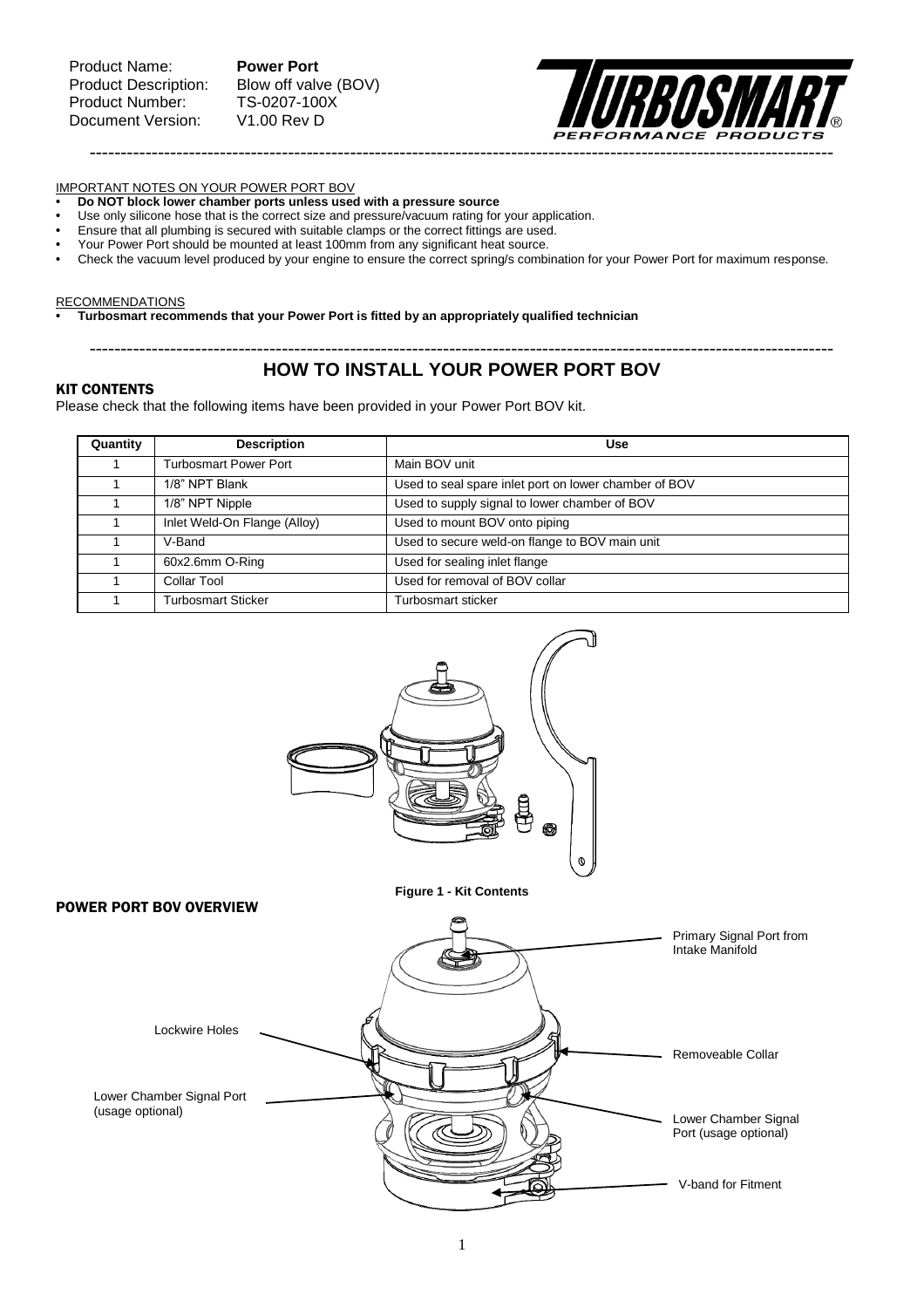

## **Locate charge pipe for Power Port installation and prepare for welding**

This pipe is located between the pressure source outlet and the throttle body. Take time to determine where you wish to mount the Power Port along this pipe and prepare the pipe for welding. Weld alloy inlet flange onto pipe in your desired location. (Stainless Steel Weld Flange Optional – TS-0207-2001)

### **CAUTION!**

**Allow engine to cool down before installing your Power Port.**



# **Prepare Power Port for installation**

Prior to mounting the Power Port, place v-band over weld on flange by unscrewing the bolt on the v-band as far out as possible and then squeezing the bolt in a syringe motion to expand the v-band (squeeze the dots together below). Once the v-band is in its fully expanded position, slide the v-band over the flange to allow for the Power Port to be installed. (Replacement V-Band Optional – TS-0207-3004)







# **3**

# **Fit Lower Chamber Port Fittings (OPTIONAL)**

This step is optional. Prior to mounting the Power Port, install 1/8" NPT blank with 3/16" hex key and signal nipple into lower chamber ports. Port order or orientation is not important, select which suits your packaging requirements. Apply thread lubricant and screw in clockwise until finger tight, then tighten further 1-2 turns for seal.



## **CAUTION!**

**Do NOT insert fittings and blank unless lower chamber is to be used as this can affect the performance of the product.**



### **Mounting your Power Port**

With all fittings installed onto the Power Port, the Power Port can now be mounted. Place the O-ring provided onto the mounting flange. Align the Power Port onto the flange and squeeze the v-band in a syringe action to expand the v-band and slide over the flange and Power Port to clamp together. Tighten v-band bolt to 6 Nm or finger tight + 2.5 turns. Proceed to connect your signal lines.



### **CAUTION!**

**Ensure O-Ring is located between Power Port and mounting flange.**

**Ensure signal source for BOV is located from inlet manifold post throttle body.**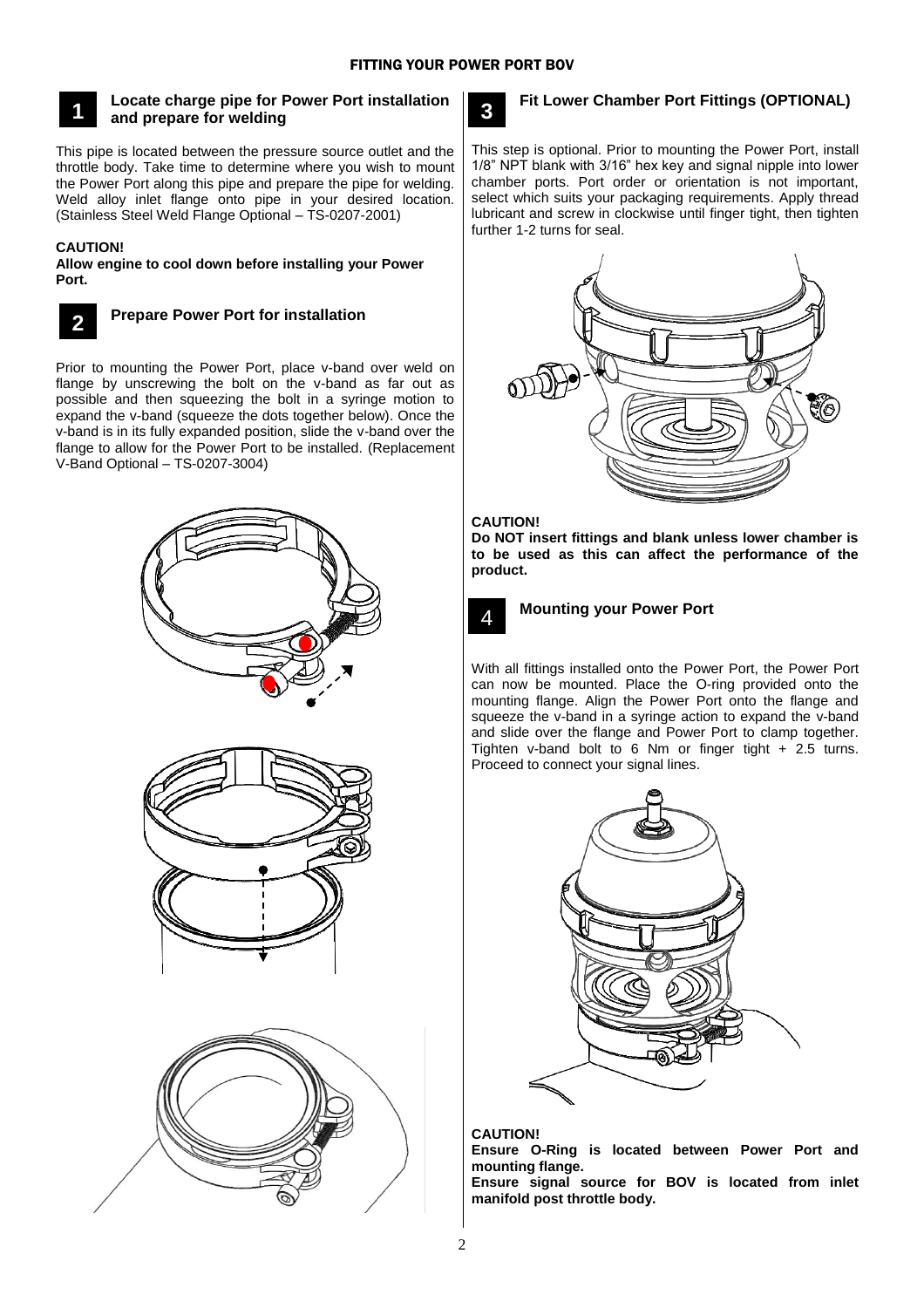## **Start engine and check for leaks**

Congratulations, your Power Port is installed and ready for use. Double check all fittings, lines and mountings then proceed to start engine and check for leaks. No adjustment is required.

### **See over for troubleshooting steps if required.**

#### POWER PORT SPRINGS \*Power Port as supplied

**Part Number TS-0207-3002 Installed Installed**

| ady for use. Double check all fittings, lines and mountings<br>n proceed to start engine and check for leaks. No<br>justment is required. |  | Location        | <b>Inner</b> | <b>Middle</b> | Outer |
|-------------------------------------------------------------------------------------------------------------------------------------------|--|-----------------|--------------|---------------|-------|
|                                                                                                                                           |  | <b>Pressure</b> | 4inHa        | 8inHq         | 8inHg |
|                                                                                                                                           |  | 0-4inHa         |              |               |       |
| e over for troubleshooting steps if required.                                                                                             |  | 4-8inHq         |              |               |       |
|                                                                                                                                           |  | $*_{8-16i nHg}$ |              |               |       |
|                                                                                                                                           |  | 16-20inHg       |              |               |       |
|                                                                                                                                           |  |                 |              |               |       |

# **HOW TO CHANGE YOUR POWER PORT BOV SPRING**

The Power Port has a variety of springs to suit different vacuum levels. Different tuning levels produce different levels of idle vacuum. The Power Port is fitted with a standard spring which will remain closed until the engine produces more than 16 inHg. Turbosmart has a range of springs to suit different vacuum levels to ensure high levels of response from the Power Port.



**5**

# **Remove Power Port off charge pipe**

This pipe is located between the pressure source outlet and the throttle body. Remove all signal lines to Power Port. Unscrew v-band bolt anti-clockwise until bottomed out and squeeze v-band against the bolt head in a syringe like motion to expand the v-band clamp. Lift off Power Port while expanding vband to allow for it to slide out.

### **CAUTION!**

**Allow engine to cool down before removing your Power Port.**



# **Remove Power Port top cap**

Prior to removing the Power Port cap, remove the top cap signal nipple by unscrewing it anti-clockwise. Hold the cap down in a press or a vice. Unscrew locking collar in an anti-clockwise direction until completely disengaged and slowly remove tension from vice or press allowing the spring to expand, finally remove cap when cap has stopped expanding.



### **Remove Power Port top cap (cont.)** 2





Configure Power Port with your preferred spring combination of inner, middle or outer springs.

# **CAUTION!**

**Ensure diaphragm is contained within the groove prior to cap re-assembly.**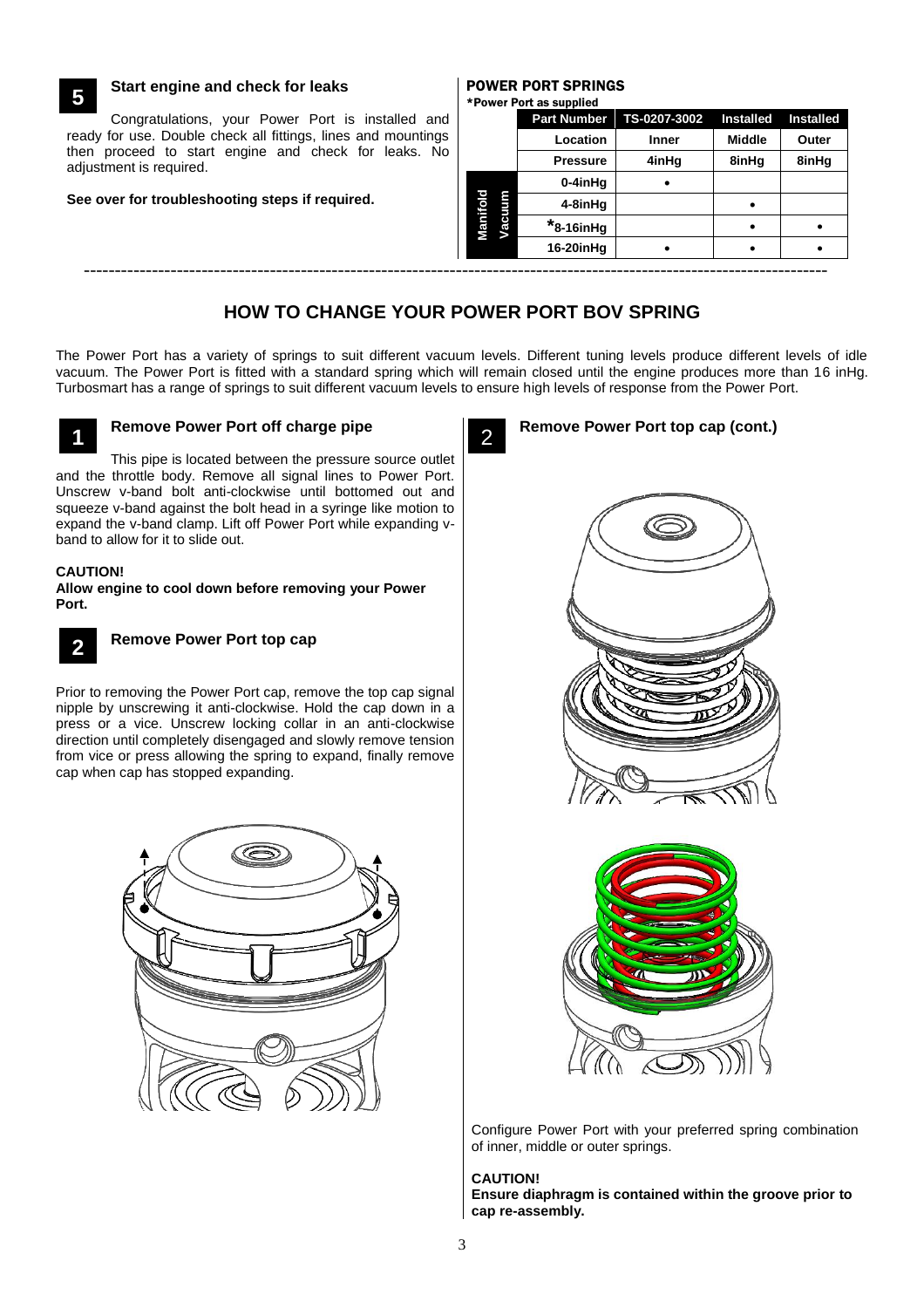#### **Familiarise yourself with the cap and body notches 3**

Locate cap and body notches and grooves which dictate the alignment of the cap. These notches are used to locate the cap onto the body and must be aligned prior to compression of the cap onto the body.





### **CAUTION!**

**Ensure notches are aligned and seated home correctly prior to exerting force to tighten collar, permanent damage will occur if these are not aligned correctly.**



# **Press cap onto body**

Using a vice or press, compress the cap onto the body ensuring the notches are remaining aligned. Once the cap has seated home onto the body, screw the collar down by hand in a clockwise direction. While still in the press or vice, tighten the collar further with the collar tool until the collar will not turn. **3**

4

**Press cap onto body (cont.)**



# **CAUTION!**

**Maintain downward pressure on cap while tightening collar or non repairable thread damage will occur.**

Reinstall top cap signal nipple.





# **Reinstall Power Port onto charge pipe**

Reinstall Power Port back onto piping by expanding v-band clamp in a syringe type motion and sliding Port Power port onto flange, clamp flange and Power Port together with v-band and tighten to 6 Nm or hand tight + 2.5 turns.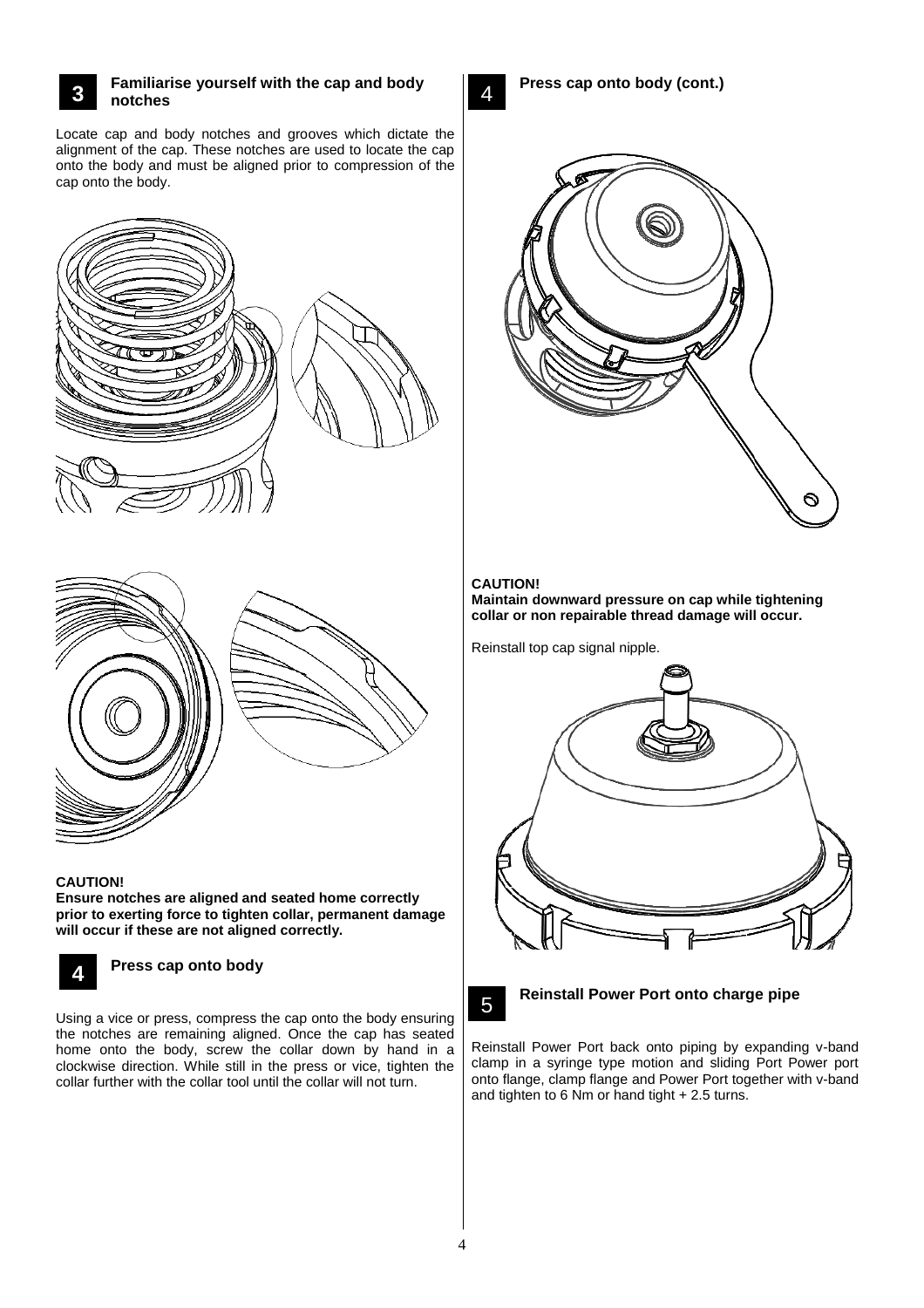Using safety wire pliers, install safety wire onto the collar using the small holes provided in the collar and using a suitable fixed location for the opposite end. Twist the safety wire to provide adequate tension to prevent the collar from coming loose. A typical installation, but not limited to, utilises nipples fitted to one of the lower chamber ports. The safety wire should be made as short as possible and in the direction that does not allow any loosening of the collar.





**CAUTION! Do Not overtension the Safety Wire as this could cause damage to the BOV**

# **HOW TO CHANGE YOUR POWER PORT BOV DIAPHRAGM**

2

------------------------------------------------------------------------------------------------------------------------

BOV Power Port Diaphragm Replacement: **TS-0207-3005**



.

# **Remove Power Port off charge pipe**

This pipe is located between the pressure source outlet and the throttle body. Remove all signal lines to Power Port. Unscrew v-band bolt anti-clockwise until bottomed out and squeeze v-band against the bolt head in a syringe like motion to expand the v-band clamp. Lift off Power Port while expanding vband to allow for it to slide out

**CAUTION!**

**Allow engine to cool down before removing your Power Port.**



# **Remove Power Port top cap and springs**

Prior to removing the Power Port cap, remove the top cap signal nipple by unscrewing it anti-clockwise. Hold the cap down in a press or a vice. Unscrew locking collar in an anti-clockwise direction until completely disengaged and slowly remove tension from vice or press allowing the spring to expand, finally remove cap when cap has stopped expanding. **3**

**Remove Power Port top cap (cont.)**

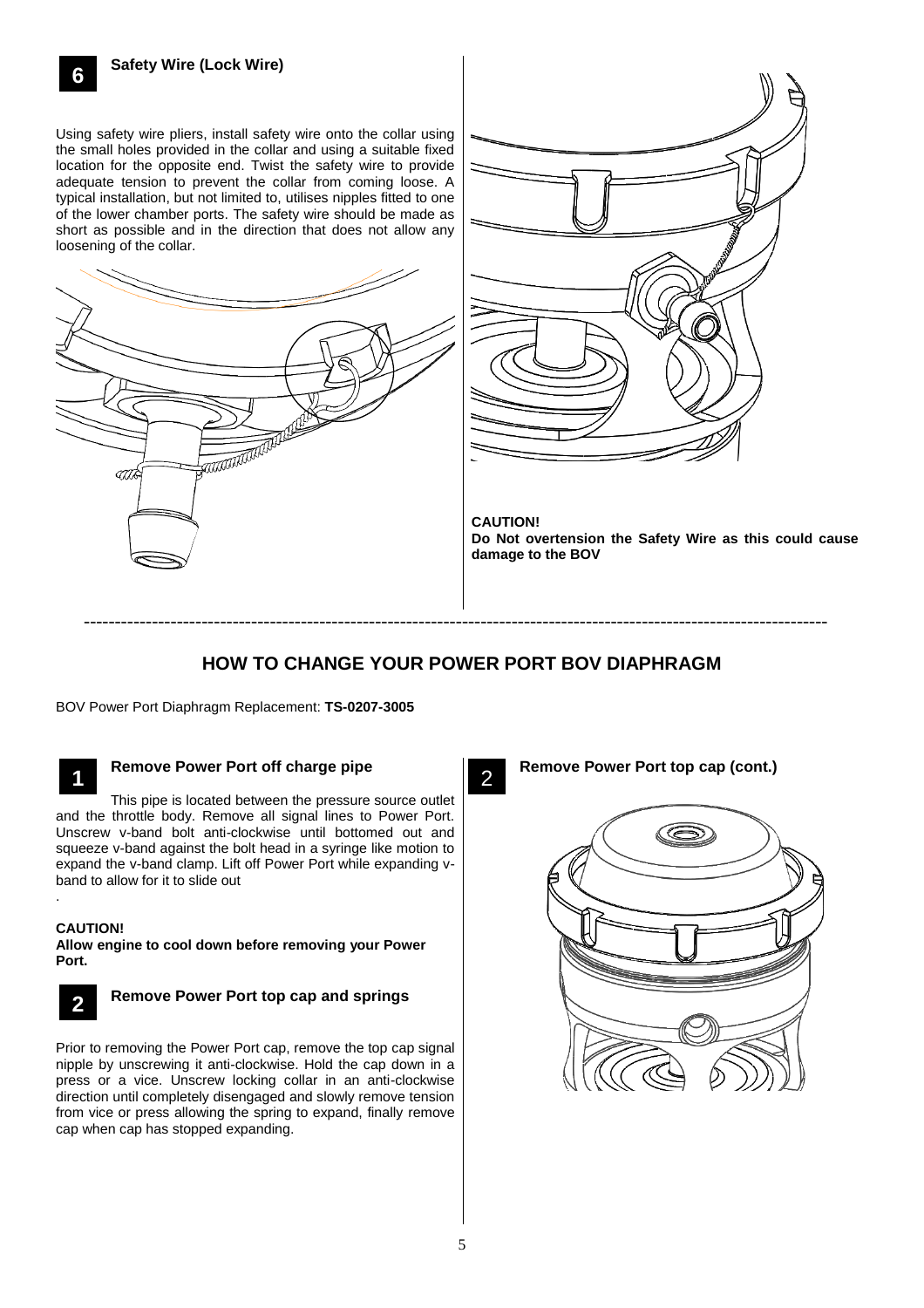

# **3**

# **Diaphragm Replacement**

Hold the two flats on the bottom of the valve using a 17mm **3** spanner or similar, this may be easier if the valve is lifted allowing full side access to the valve



**3**

**Diaphragm Replacement (cont.)**



Using a 4mm allen key, undo the bolt at the centre of the diaphragm holding it to the valve stem. Wipe off any residue left behind on the valve stem.

Place your new diaphragm over the valve stem, apply thread locker to the bolt and tighten to 6 Nm or hand tight + 2.5 turns.



**Reassemble Power Port**

Refer to **"HOW TO CHANGE YOUR POWER 3PORT BOV SPRING"** parts 3 thru 5 for reassembly of your Power Port BOV

**CAUTION!**

------------------------------------------------------------------------------------------------------------------------

**Ensure diaphragm is contained within the groove prior to cap re-assembly.**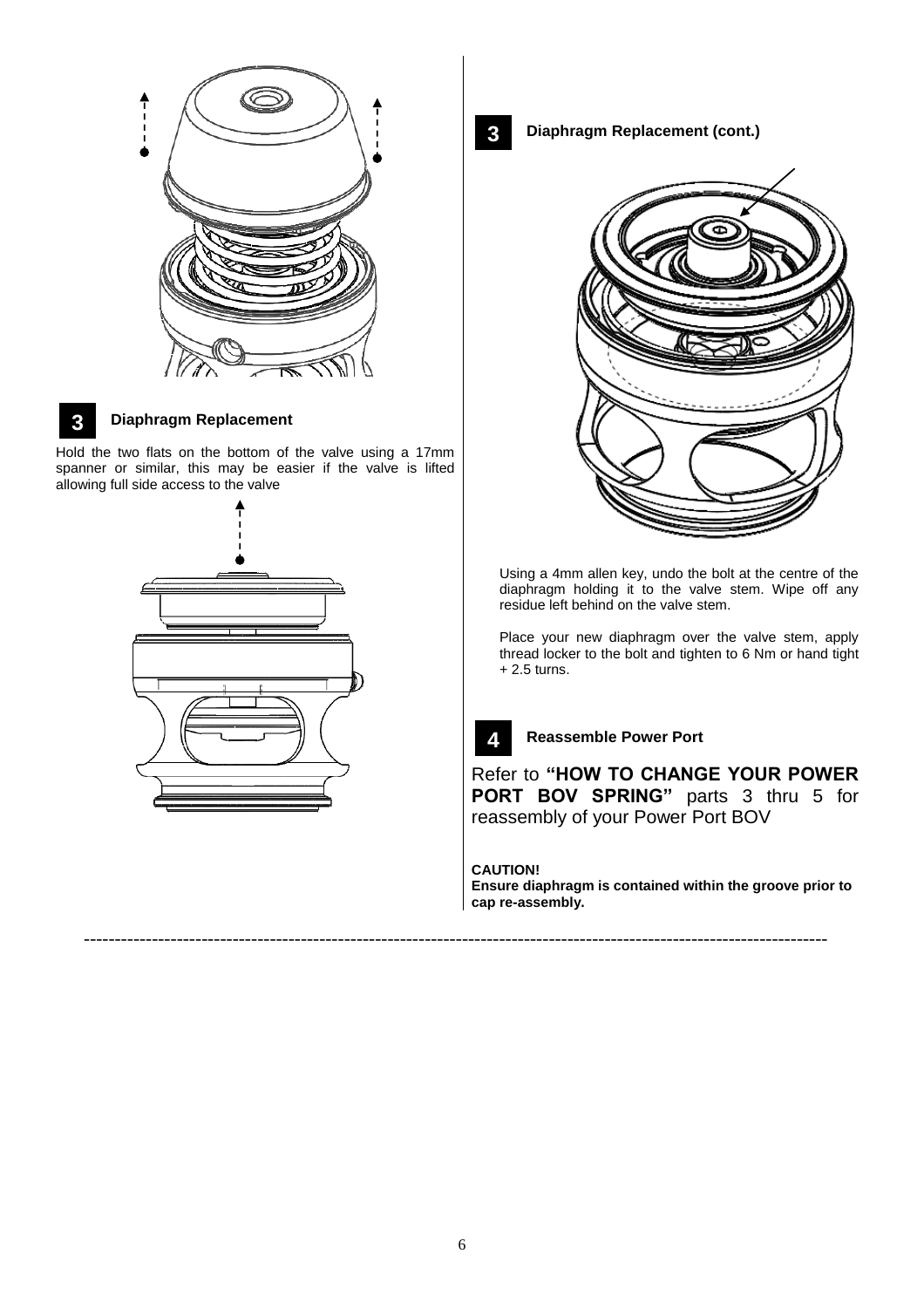# **HOW TO INSTALL YOUR POWER PORT SENSOR CAP**

BOV Power Port Sensor Cap Replacement: **TS-0207-3006/7 (Black/Blue)**



# **Remove Power Port off charge pipe**

This pipe is located between the pressure source outlet and the throttle body. Remove all signal lines to Power Port. Unscrew v-band bolt anti-clockwise until bottomed out and squeeze v-band against the bolt head in a syringe like motion to expand the v-band clamp. Lift off Power Port while expanding vband to allow for it to slide out.

### **CAUTION!**

**Allow engine to cool down before removing your Power Port.**



### **Remove Power Port top cap and springs**

Prior to removing the Power Port cap, remove the top cap signal nipple by unscrewing it anti-clockwise. Hold the cap down in a press or a vice. Unscrew locking collar in an anti-clockwise direction until completely disengaged and slowly remove tension from vice or press allowing the spring to expand, finally remove cap when cap has stopped expanding.





**3**

### **Install Sensor Cap onto BOV**



Ensure when assembling sensor cap onto BOV body that the wiring loom is not damaged or crushed. Please refer to **"HOW TO CHANGE YOUR POWER PORT BOV SPRING**" parts 3 thru 5 for reassembly of your Power Port BOV for accurate cap installation steps.

#### **Wiring your Sensor 4**

| <b>Wire</b>  | <b>Note</b>          | Rating            |
|--------------|----------------------|-------------------|
| Red          | Sensor Supply        | $+5V$             |
| <b>Black</b> | Sensor Ground        | 0V                |
| White        | <b>Sensor Output</b> | Non-Linear Analog |

The sensor calibration has been performed using 5V as most datalogging equipment has dedicated 0V and 5V rails, if your datalogger supply voltage varies from 5V please check calibration to ensure accurate results.

|                | Position (mm) Voltage (V) | Position (mm) Voltage (V) |      |
|----------------|---------------------------|---------------------------|------|
| 0              | 1.16                      | 12                        | 1.46 |
| $\mathfrak{p}$ | 1.19                      | 14                        | 1.55 |
|                | 1.25                      | 16                        | 1.64 |
| 6              | 1.3                       | 18                        | 1.71 |
| 8              | 1.36                      | 20                        | 1.79 |
| 10             | 1.4                       | 22                        | 1.88 |



### **CAUTION! Ensure wiring polarity is not reversed as permanent damage will occur.**